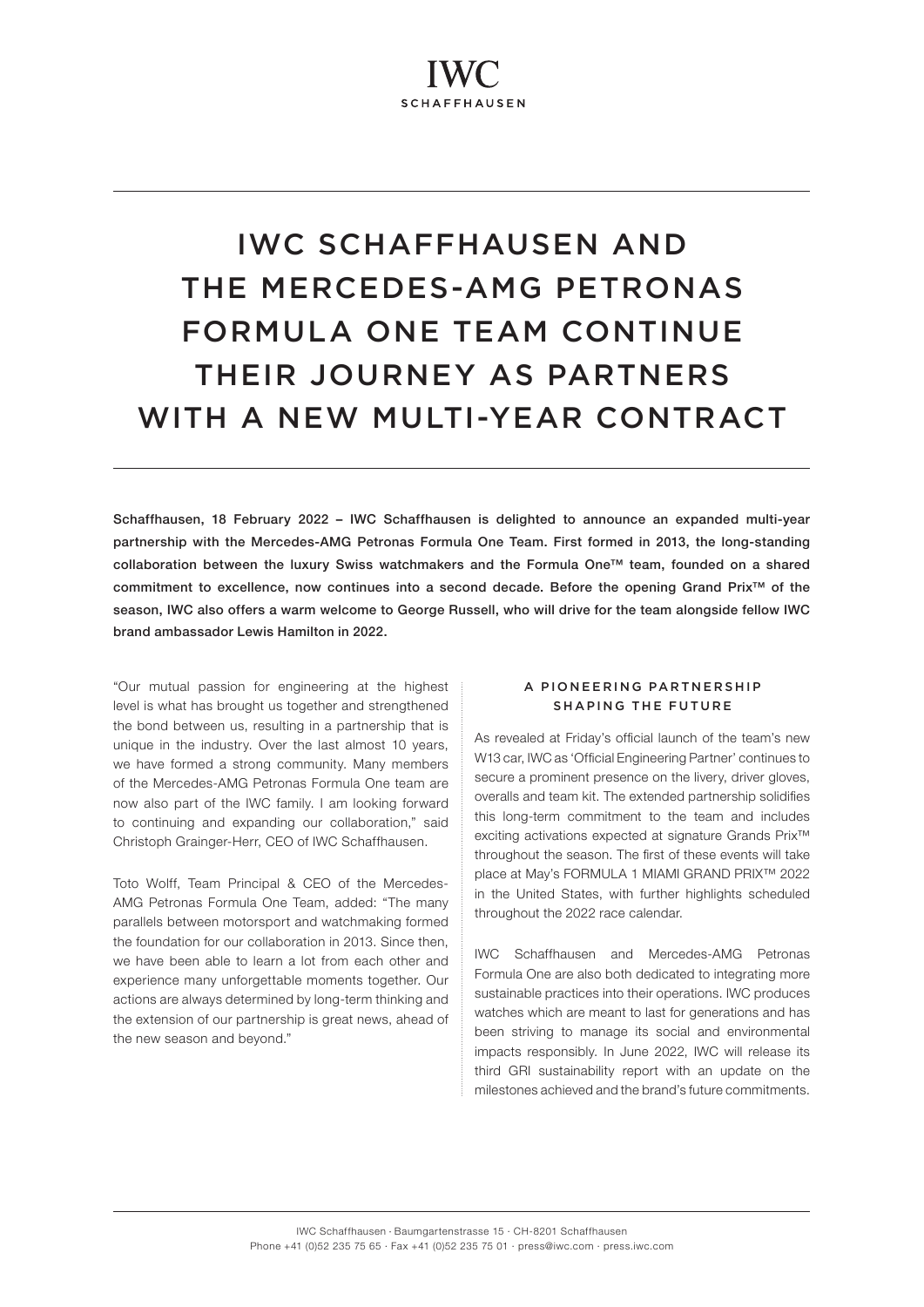# **SCHAFFHAUSEN**

Mercedes-AMG Petronas Formula One is working to establish its roadmap to become NetZero, in line with the stated 2030 objective of Formula One™.

Part of the extended collaboration and reflecting the commitment of both brands to responsible practices, IWC will work with the team to define and deliver a meaningful contribution to lanite, the joint charitable initiative set up by the Mercedes-AMG Petronas Formula One Team and team driver Lewis Hamilton to improve diversity and inclusion in motorsport. Engineering dreams since its foundation in 1868, IWC is excited to now play a part in helping young people from under-represented backgrounds fulfil their career aspirations in motorsport.

Franziska Gsell, Chief Marketing Officer of IWC Schaffhausen, commented: "IWC Schaffhausen and the Mercedes-AMG Petronas Formula One team are not only united by a shared passion for engineering and technical excellence but also by the pursuit of diversity and responsibility in our industries. In this light, the extension of our collaboration to include a contribution to lanite is an entirely logical step."

Richard Sanders, Commercial Director of the Mercedes-AMG Petronas F1 Team, continued: "IWC have been a crucial pillar of our partner family over the past decade. We are delighted not only to have extended our longstanding partnership, but also to have evolved it in line with our shared priorities for the years ahead."

The broader partnership will also extend off-track with a new online gaming adventure as IWC becomes a sponsor of the Mercedes-AMG Petronas Esports Team. The virtual racing squad is based in a custom-built facility at the Formula One™ team's Brackley headquarters. There, the team's line-up of drivers, which includes professionals Bono Huis, Dani Moreno and Jarno Opmeer, train, qualify and compete in a number of virtual multi-round championships, including the F1™ Esports Pro Series, of which Opmeer and the Mercedes-AMG Petronas Esports Team are the reigning champions.

Following Friday's shakedown of the new W13 at Silverstone, the Mercedes-AMG Petronas Formula One Team will be in action in Barcelona from February 23-25 for the first of two pre-season tests. The 2022 FIA Formula 1 World Championship™ is set to begin in Bahrain from March 18-20.

### MERCEDES-AMG PETRONAS FORMULA ONE

Mercedes-AMG Petronas Formula One Team is the works team of Mercedes-Benz, competing at the pinnacle of motorsport – the FIA Formula One™ World Championship.

Formula One is like nothing else in the sporting sphere. It's a demanding technical and human challenge, combining cutting-edge technologies and innovation, high-performance management and elite teamwork.

At Mercedes-AMG Petronas Formula One Team, a group of passionate and determined people work to design, develop, manufacture and race the cars driven by seven-time World Champion Lewis Hamilton and young star George Russell.

The team has set a new benchmark for F1 success during the sport's current Hybrid era, winning consecutive Drivers' and Constructors' World Championships in 2014, 2015, 2016, 2017, 2018, 2019 and 2020, and the Constructors' Championship in 2021. During those title-winning seasons, the team has scored 111 wins, 232 podium finishes, 118 pole positions, 81 fastest laps and 53 one-two finishes from 160 race starts.

#### Learn more:

[One Year On: Mercedes-AMG F1 Announces Positive Progress](https://www.mercedesamgf1.com/en/news/2022/02/mercedes-amg-f1-announces-positive-progress-accelerate-25-programme/)  [with Accelerate 25 Programme \(mercedesamgf1.com\)](https://www.mercedesamgf1.com/en/news/2022/02/mercedes-amg-f1-announces-positive-progress-accelerate-25-programme/)

#### MERCEDES-AMG PETRONAS E SPORTS TEAM

The Mercedes-AMG Petronas Esports Team is the esports team of the Mercedes-AMG Petronas Formula 1 Team. Based on the premises of the Mercedes-AMG Petronas Formula One Team, Brackley, a purpose-built esports training centre provides the team's gamers with world class facilities and state-of-the-art equipment from our Esports partners, to develop their skills, train and compete. Being integrated into the Driver-in-Loop Simulator department, where F1 development drivers provide feedback to engineers on a virtual model of the car, the esports programme will benefit from transferable elements pertinent to optimising car set-up and honing race craft.